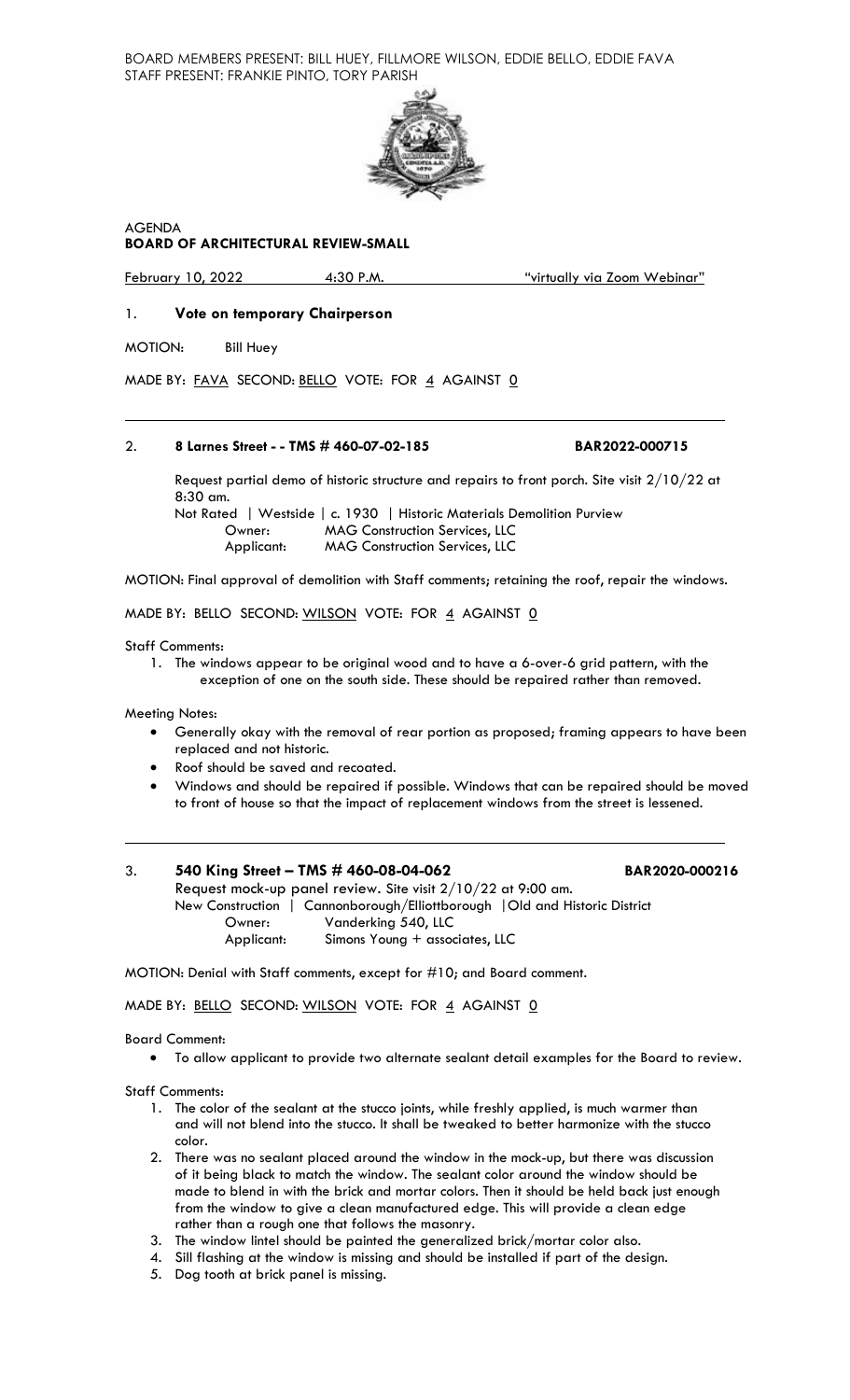#### February 10, 2022 Page | **2**

- 6. Treatment at mortar joints is inconsistent on the panel with messier flush joints at the sill and at the lower portion of the brick wall and concave joints at the higher portion of the panel. Joints should be treated consistently.
- 7. Confirm stucco system. The STOA Powerwall system integrates a drainage channel plane behind the stucco and allows the stucco to act as the rain screen.
- 8. The stucco panel is smooth and even. However, the stucco work should be coordinated with the joint locations in order to eliminate any cold joint as evident at the lower portion of the stucco panel.
- 9. The stucco joints are a critical part of the design. In fact, they are most prominent at ground level where they mimic stonework. The stucco joints in the mock-up panel should demonstrate the joint at outside and inside corners. The joint in the mock-up panel should wrap the corner of the panel to demonstrate how these will appear.
- 10. The proposed colors for the door that is recessed into the stucco portion against King Street is approved for Brandywine SW7710 or Chalmers Cobblestone, Duron DCR020. The piazza ceiling was proposed in Piazza Blue on site, which is appropriate. Pewter Green SW6208 is approved for the storefront.
- 11. No weeps, brick control joints, or thru-wall flashing are evident on the mock-up panel. Staff will confirm the requirements that were part of this panel.

Meeting Notes:

• Board did not include Staff comment #10 because they did not think the proposal was complete in order to discuss colors. Brick has not been cleaned, no sealant, and no flashing to discuss.

## 4. **32 Ann Street - - TMS # 460-12-02-106 BAR2022-000702**

Request new lighted sign to replace existing. Category 2 | Wraggborough |c. 1848 | Old and Historic District Owner: Charles Carmody<br>
Applicant: Studio A, Inc., Wh Studio A, Inc., Whitney Powers

MOTION: Final approval with Staff comments and with Board comment.

MADE BY: BELLO SECOND: FAVA VOTE: FOR 4 AGAINST: 0

Board Comment:

• If possible, brightness should be calibrated

Staff Comments:

1. The use of neon is appropriate for the venue.

Meeting Notes:

• More friendly than neon, in favor of its usage where appropriate.

#### 5. **11.5 St. Philip Street - - TMS # 457-04-03-112 BAR2021-000678**

Request new construction of mixed use building utilizing existing remnant walls of previous structure.

Not Rated | Harleston Village | c. 1915 | Old and Historic District Owner: Colin Colbert/ CKC Properties LLC Applicant: Ashley Jennings, AJ Architect

MOTION: Conceptual approval with Staff comments and Board comments.

MADE BY: FAVA SECOND: WILSON VOTE: FOR 3 AGAINST: 0

# BELLO RECUSED

Staff Comments:

- 1. Per National Trust Preservation Brief #14: New Exterior Additions to Historic Buildings: Preservation Concerns, which deals with "new additions and adjacent or related new construction," "the focus on new additions is to ensure that they preserve the character of historic buildings."… "Conversely, the treatment of the addition should not be so different that it becomes the primary focus." While this project is essentially new construction, the new construction and the historic façade relate due to the physical connection.
- 2. The revised design is clean and simple, settling appropriately behind and within the framework of the existing structure. The two exterior patterns harmonize with each other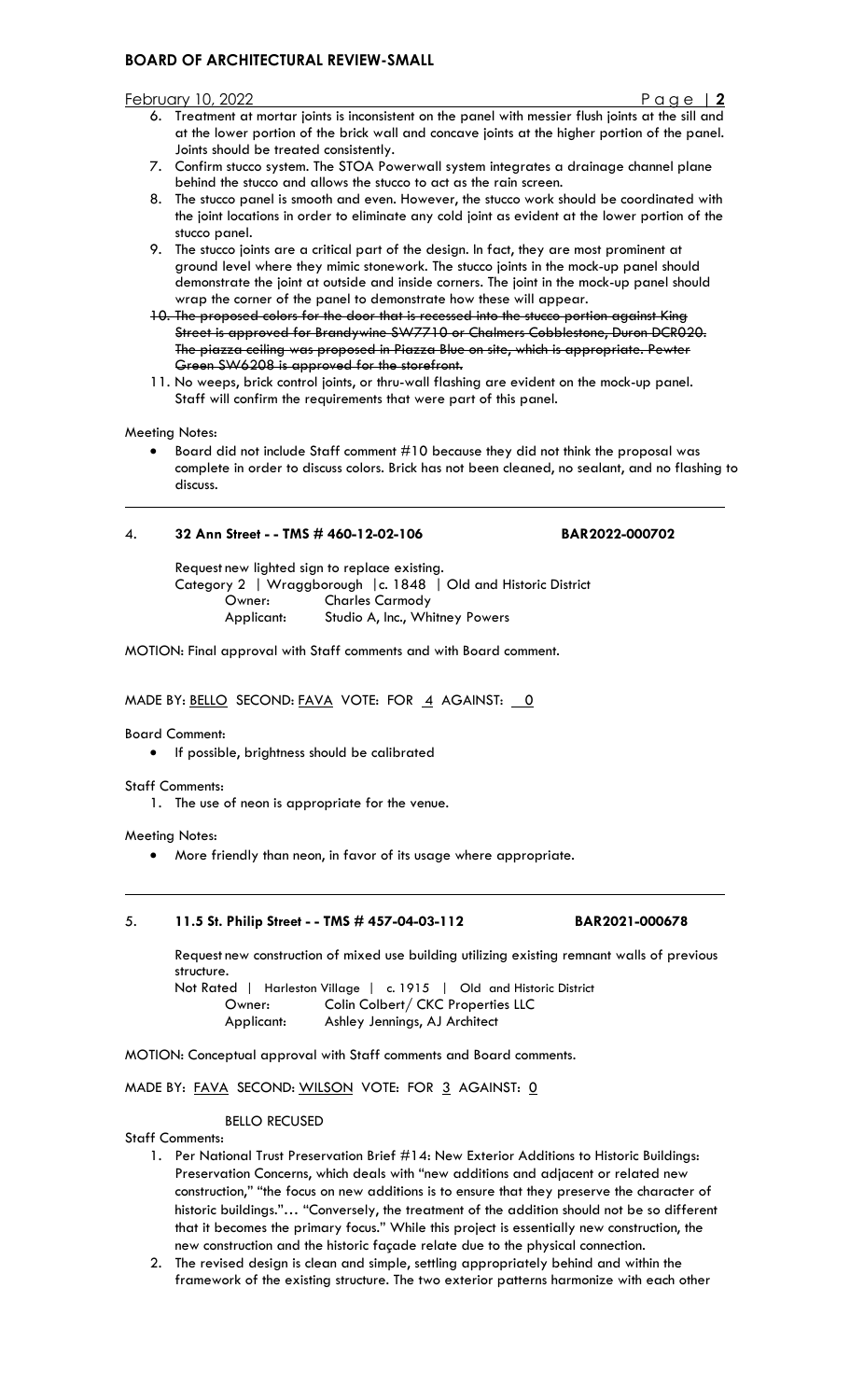#### February 10, 2022 Page | **3**

and reflect the interior division. However, Board should deliberate whether these, including the bay and hooded window elements, compliment the historic structure.

- 3. The extended overhang at the front portion helps to embrace the original saved structure.
- 4. The window at the third floor facing St Philip Street is square, and this is atypical for Charleston proportions and is contradicted in our Policy Statement regarding Charleston Standards which calls for more vertical proportions. Additionally, it does not align with the center glazing panel beneath it at the second and first floors. This window can be a focal element, but it should be revised is size and shape and considered for harmonizing with he historic structure.
- 5. The roof access element is determined to be compliant with Zoning.
- 6. The glass brick/block on the north elevation should be further described for the preliminary submittal.
- 7. It is critical that the plane change between the split faced CMU and the channel gap siding be maintained as this reflects the relationship with the existing historic structure.

## Board Comments:

- To restudy fenestration.
- Restudy the upper-level square window on the façade above the ruin, in order to balance with and appreciate the ruin.
- To provide a sample of exterior cladding material.

## Meeting Notes:

- Board questions Staff comment #1 on whether or not it relates.
- Discussed structural support for ruin will require shoring within the framework of historic structure, but needs to be further along in design to engineer how support relates to new building.
- Applicant confirms a rooftop deck, not railing. Exaggerated cornice serves as rail.
- Discussed material representations. A little early for sample panel, but would like samples of materials. Critical to architectural design.
- Window on façade needs adjustment.

## 6. **56 Morris Street - - TMS # 460-12-01-086 BAR2022-000716**

Request conceptual review of alterations to historic structure and the addition of a second story.

Not Rated | Cannonborough-Elliotborough | c. | Old City District Owner: 56 Morris, LLC Applicant: Luke Jarrett, Synchronicity

MOTION: Conceptual approval with Staff and Board comments

MADE BY: BELLO SECOND: FAVA VOTE: FOR 4 AGAINST 0

Staff Comments:

- 1. While it is unusual to see an addition over an existing building, the proposed new portion contrasts with the existing building in material, texture, and color and is recessed. Architecturally, it harmonizes in style with the existing.
- 2. While the dark shade of the Sho Shugi Ban cladding compliments the dark anodized aluminum proposed for the storefront elements, it may feel overwhelming and heavy. This is mitigated at the Morris Street elevation because it is recessed considerably and lightened with a large portion of glazing. However, at the Felix Street façade, glazing is only applied for about half of the span of the new addition. Board should deliberate on the color and visual weight of the proposed Sho Shugi Ban material and its subordination to the existing.
- 3. Sho Shugi Ban is yet to be used widely in Charleston. It is a durable material. However, the char can fade with water and UV exposure. Proper maintenance and oiling are required to maintain a consistent appearance especially where wall portions receive inconsistent weathering due to eaves and overhangs.
- 4. The proposed simple awnings coordinate with the design, sufficiently focus on the access points, and do not distract from the building.
- 5. The Felix Street entry is a new entry and removes historic fabric. Its design causes it to be more prominent than the existing entries on Morris Street, the one to remain and the one to be altered into a service window. The building was once split north/south instead of east/west. We recommend minimizing the Felix Street entrance in favor of the historic opening.
- 6. The awning or overhang element at the second floor is very thick and has a heavy appearance. The height should be reduced.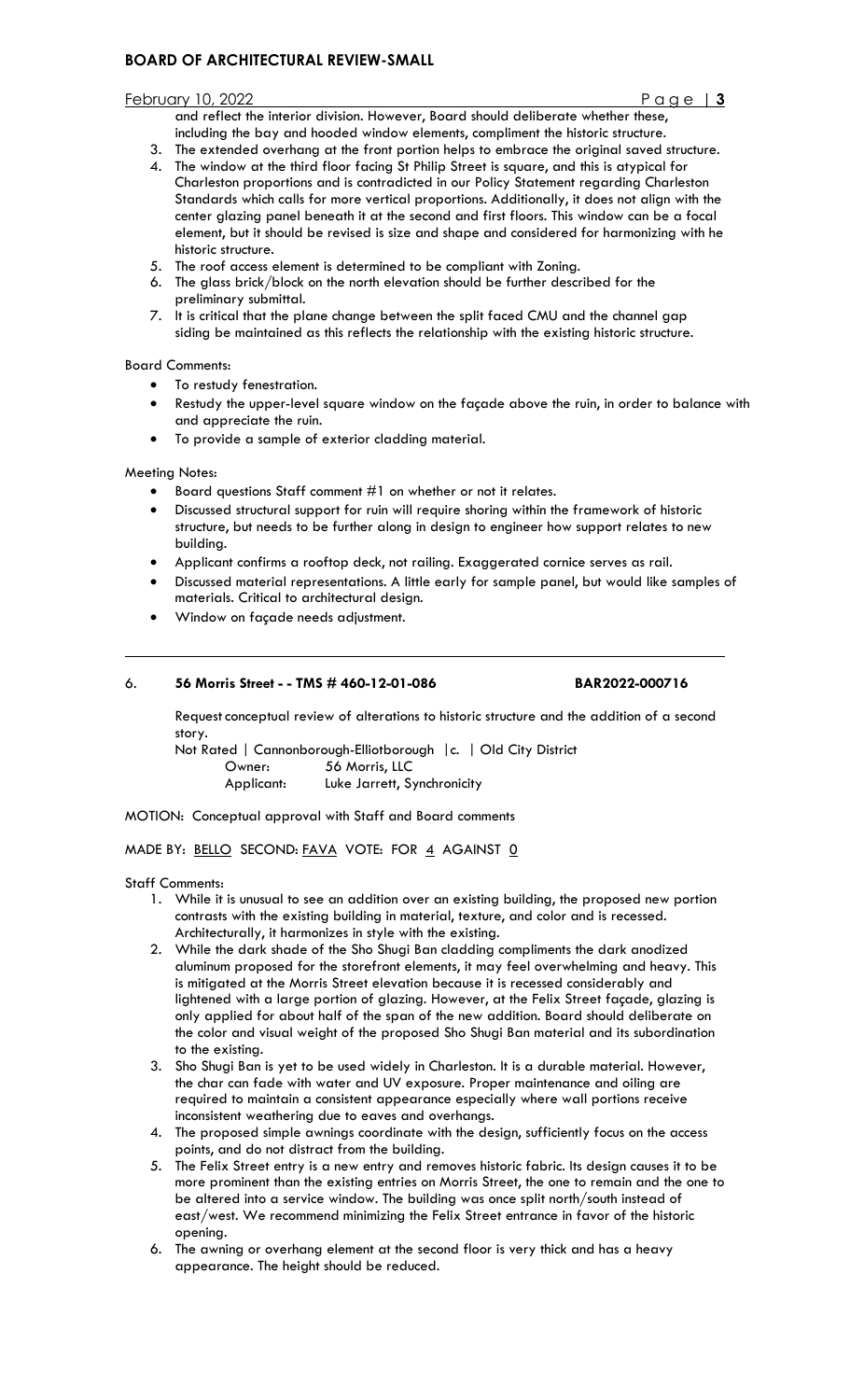#### February 10, 2022

7. This building was listed in the Green Book as a safe place for African-Americans prior to the Civil Rights Movement so additional care should be taken so as not to detract from this original building.

## Board Comment:

• The Felix Street façade of the second-story addition is to be pushed back from the parapet of the original structure to lessen the impact, and to restudy openings to lessen overall impact.

Meeting Notes:

- Some Board members more in line with the comments of HCF. There are few representations to African American business left in this area and should be protected.
- Does not meet height, scale, and mass. Overwhelms this very simple historic structure.
- Commends the architect for considering the design and materials. Owners have a right to do something with the structure. Height, scale, and mass is appropriate for second-story structure at this location.
- The building will need some alterations in order for it to be usable. Do not want the building to sit there unused and deteriorate.
- Aerial perspective may be deceiving, gives incorrect appearance of overwhelming. At street level the upper level fades away, out of view, and reads as more anonymous.
- Appreciate that the request is for alterations instead of demolition, the existing building is being retained.
- Second-story element should be as subordinate as possible, should be recessed from the street. The original form should read as parapet all around.
- Should needs acknowledgement of the history of the existing building.
- It is a testament to the building that it's being used rather than left empty.
- What been done here is trying to be sensitive, the mass reads as too dominating over this pedestrian structure, therefore, it needs to be recessed from the Felix Street side so it becomes less imposing. Let original building have more dominance. Needs to be rethought in its mass and relationship to existing building.

## 7. **111 South Battery - - TMS # 457-11-02-083 BAR2021-000625**

Request conceptual approval for modifications including wholesale replacement of windows, and doors; reconstruction of front and side stair; enclosure and expansion of side porch; enclosure of eastern niche; and new construction of Juliette balconies and French door at rear. Not Rated | Charlestowne | c. 1921 |Old and Historic District

Owner: Sunju Patel, The Montford Group<br>Applicant: Luda Sobchuk, SGA. Narmour W

Luda Sobchuk, SGA. Narmour Wright Design

MOTION: Conceptual approval with Staff comments with #4 amended to "to restudy the wall either in lower in height or with a knee wall."

MADE BY: FAVA SECOND: HUEY VOTE: FOR 3 AGAINST 0

#### BELLO RECUSED

Staff Comments:

- 1. Proposal includes rebuilding stairs to march existing. Cast stone and tile should be saved and restored.
- 2. Visibility of the east side alcove is very minimal. Staff is not concerned with the location of mechanical equipment in the alcove. However, the mechanical platform's connection to the historic house should be addressed and this addition shall be reversible.
- 3. Existing windows should be repaired. Any windows requiring replacement shall match existing, keeping the patterns and profiles of the existing.
- 4. A solid wall at the front of the property is not appropriate and out of context for this area. The majority of the properties on this street feature a knee wall with ironwork above. Per BAR policy, *"Fences and walls should be appropriately scaled for their context so as to prevent a fortress-like appearance."* This solid design would be incongruous with the street scape and should be omitted from the proposal.
- 5. In order to provide flood protection, flood protection on the house should be incorporated or flood panels should be incorporated similar to those at 5 East Battery. If a solid wall is to be used, the upper portion should not be solid to prevent the "fortress like appearance".

Meeting Notes:

• Agreed with Staff comments except 4 & 5. Recommend restudy of wall instead. Wall is higher than it needs to be it would be more appropriate if it was lowered and less fortress-like.